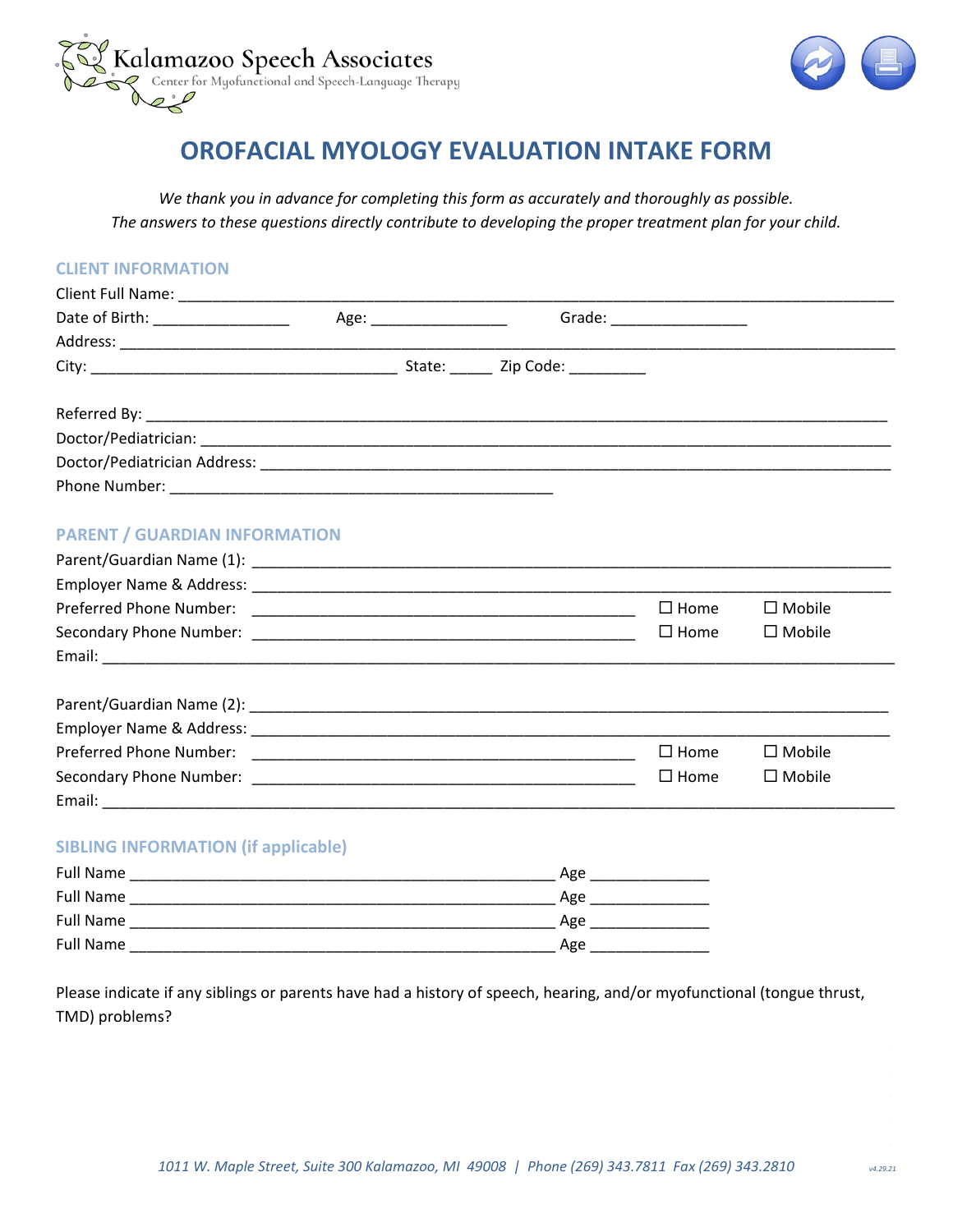## **BIRTH HISTORY**

| Age of parent(s) at child's birth:<br>Parent 1: _____ Parent 2: _____<br>Pregnancy:<br>$\Box$ Normal<br>$\Box$ Difficulties<br>Specify Difficulties (if any):                                                                                                                                                                | Birth:<br>Weight: _____ lbs.<br>Length: ____ inches<br>Order of birth: ____<br>$\Box$ Required Oxygen<br>$\Box$ Jaundiced<br>$\Box$ Light Treatment |
|------------------------------------------------------------------------------------------------------------------------------------------------------------------------------------------------------------------------------------------------------------------------------------------------------------------------------|-----------------------------------------------------------------------------------------------------------------------------------------------------|
| Labor & Delivery:<br>Length of Hard Labor: ____ hrs.<br>$\Box$ Premature _____ # days<br>$\Box$ No Complications<br>$\Box$ Late $\_\_\_\#$ days<br>$\Box$ Instruments Used<br>$\square$ Caesarean Section<br>$\square$ Breech<br>Difficulties with:<br>$\Box$ Health<br>$\Box$ Feeding<br>$\Box$ Sleeping<br>Please explain: | Feeding:<br>$\Box$ Breast Fed: ____ # months<br>$\Box$ Bottle Fed: ____ # months<br>Infant feeding difficulties, please explain:                    |
| <b>MEDICAL HISTORY</b>                                                                                                                                                                                                                                                                                                       |                                                                                                                                                     |
| Date of last physical examination: [100] [100] [100] [100] [100] [100] [100] [100] [100] [100] [100] [100] [100                                                                                                                                                                                                              |                                                                                                                                                     |
| Does your child have a chronic medical condition? $\Box$ Yes $\Box$ No<br>Please Explain:<br>Has your child ever been a patient in a hospital or had any outpatient procedures? $\Box$ Yes $\Box$ No                                                                                                                         |                                                                                                                                                     |
| Please Explain:                                                                                                                                                                                                                                                                                                              |                                                                                                                                                     |
|                                                                                                                                                                                                                                                                                                                              |                                                                                                                                                     |
| Is your child allergic to any foods or medications? $\Box$ Yes $\Box$ No<br>Please Explain:                                                                                                                                                                                                                                  |                                                                                                                                                     |
| Does your child have any other allergies? $\Box$ Yes $\Box$ No<br>Please Explain:                                                                                                                                                                                                                                            |                                                                                                                                                     |